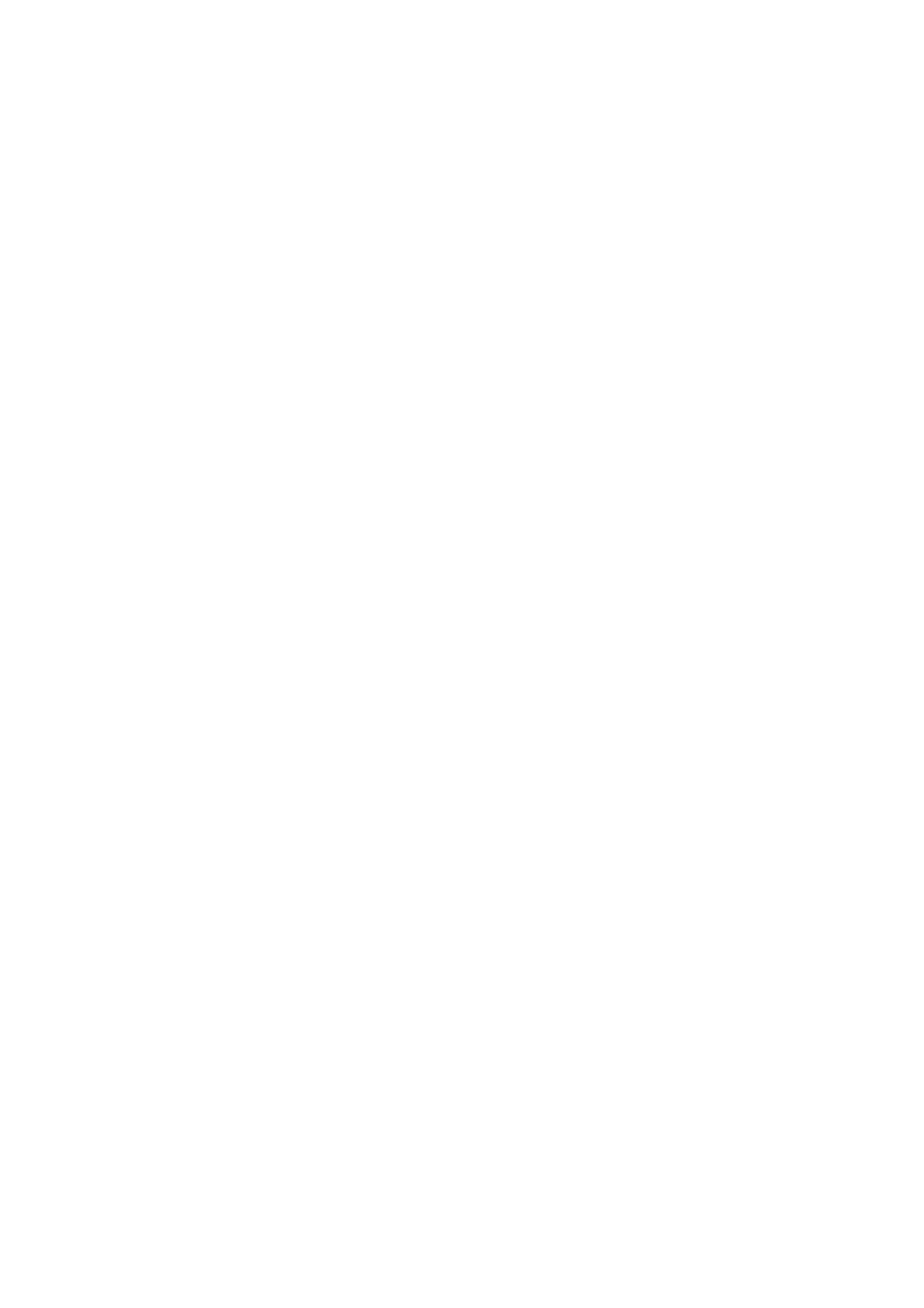# Liquid crystal display response time estimation for medical applications

Tobias Elze[∗](#page-18-0)

Max-Planck Institute for Mathematics in the Sciences, Research Group Complex Structures in Biology and Cognition, 04103 Leipzig, Germany.

Thomas G. Tanner[†](#page-18-1)

Max-Planck Institute for Biological Cybernetics, Department of Human Perception, Cognition and Action, 72076 Tübingen, Germany.

(Dated: October 7, 2009, accepted for publication in [Medical Physics 36\(11\)](http://scitation.aip.org/medphys/) on September 2, 2009)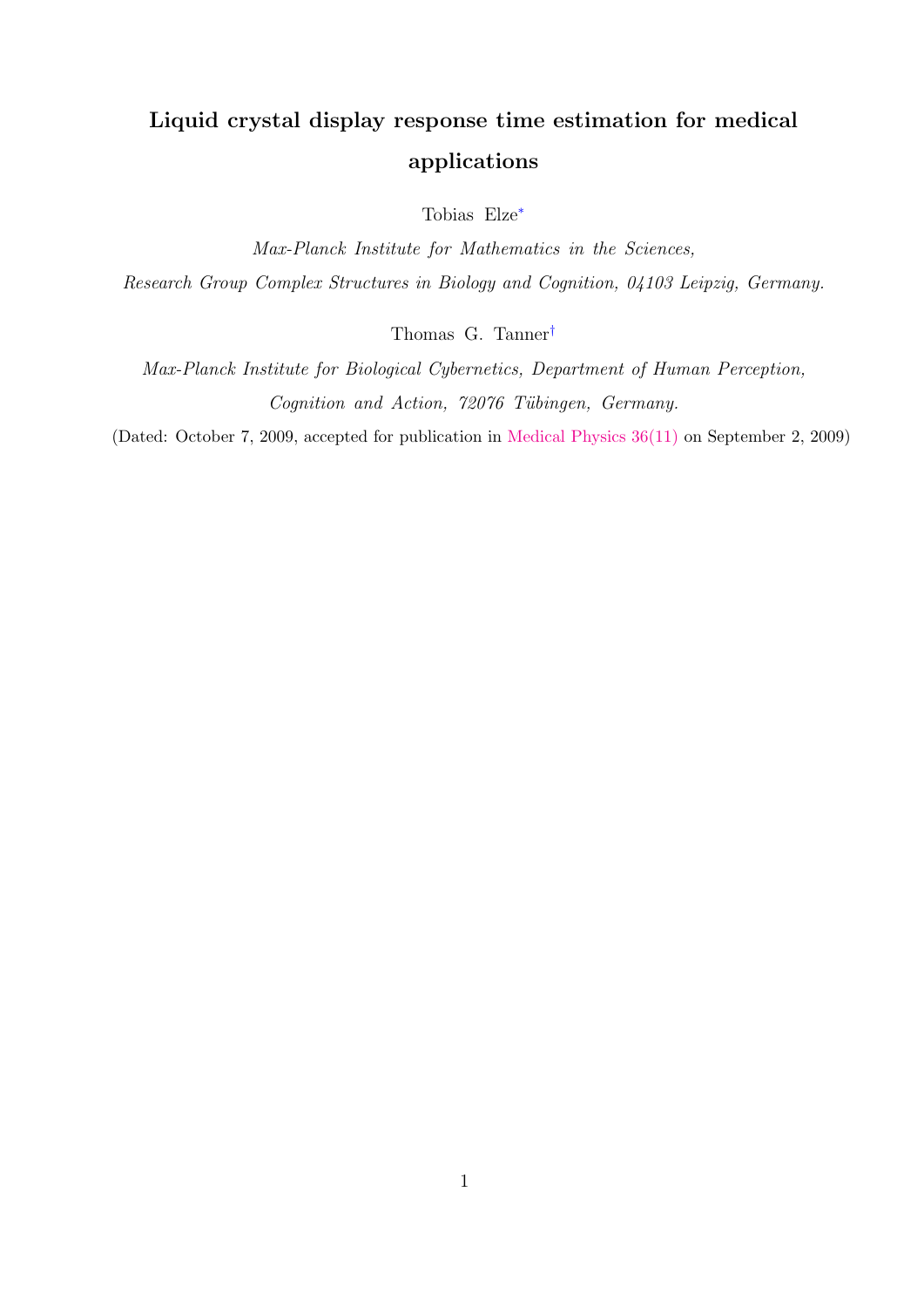### Abstract

Purpose: Accurate characterization of diagnosis instruments is crucial in medical applications such as radiology and clinical neurosciences. While classical CRT medical displays have been replaced almost exclusively with liquid crystal devices (LCDs), the assessment of their temporal properties (response times) is still largely based on heuristic methods, which have not been evaluated thoroughly yet. The authors introduce a novel approach and show that it improves the accuracy and reliability compared to the common heuristic recommended by ISO 9241-305 substantially for a wide range of settings.

Methods: The approach is based on disentangling the signal from the modulatory backlight through division (division approach). They evaluated this method in two different ways: First, they applied both methods to luminance transition measurements of different LCD monitors. Second, they simulated LCD luminance transitions by modeling the LCD optical responses according to a physical liquid crystal director orientation model. The simulated data were generated for four different response times, each with four different backlight modulation frequencies. Both the novel and the ISO convolution method were applied to the data.

Results: Application of the methods to the simulated data shows a bias of up to 46% for the ISO approach while the novel division approach is biased at most 2%. In accordance with the simulations, estimates for real measurements show differences of the two approaches of more than 200% for some LCD panels.

Conclusion: The division approach is robust against periodic backlight fluctuations and can reliably estimate even very short response times or small transitions. Unlike the established method, it meets the accuracy requirements of medical applications. In contrast, the popular convolution approach for estimating response times is prone to misestimations of time by several orders of magnitude, and tend to further worsen as advances in LCD technology lead to shorter response times.

Keywords: liquid crystal display, temporal characteristics, response time, estimation, backlight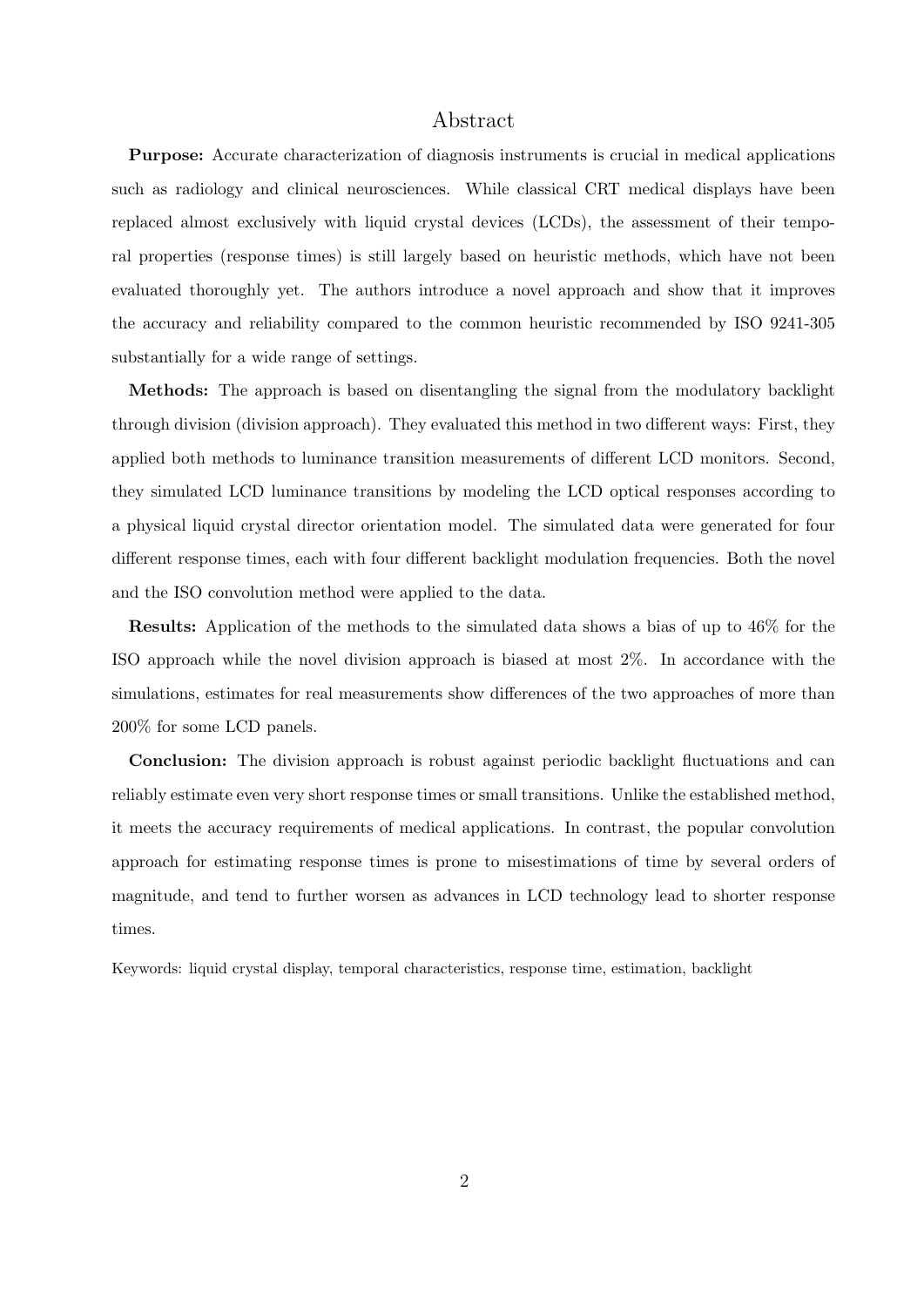#### I. INTRODUCTION AND PURPOSE

Active matrix liquid crystal displays (LCDs) are not only the most popular type of contemporary computer displays but are also increasingly used in medical imaging workstations. As recently stated<sup>[1](#page-18-2)</sup>, there are special demands on the temporal precision of medical LCDs. <sup>5</sup> Clinical diagnosis tests, as well as psychophysical experiments in basic research, often require the accurate control of the presentation duration of visual stimuli. Similarly, visible artefacts for motion stimuli are the primary concern of display manufacturers and a large amount of research effort goes into minimizing such artefacts. Radiologists, for instance, need to browse through and analyze large amounts of computed tomography image data <sup>10</sup> sets and often use stack-mode reading (rapid serial presentation) to detect subtle visual differences. Inhomogeneous response times could lead to misleading contrast artefacts and cause the failure to notice important details.

The key parameter for temporal characterizations of LCDs is the "response time" which is the time needed to switch from one luminance level to another. This is usually specified <sup>15</sup> between the 10% level and the 90% level of the transition.

#### A. Problem statement

We regard the transition as a monotonic function of time  $s(t)$  [light transmission function of the liquid crystal. The main problem for determining the response time is that  $s(t)$  is modulated by a periodic signal  $m(t)$  (usually with a dominant frequency  $f_d \geq 100$  Hz). <sup>20</sup> The modulation is due to the pulse-width modulation that dims the cathode fluorescent or LED lamps of the display's backlight. It is present even at maximal brightness settings of modern monitors, and its max. amplitude  $A_{max}$  typically increases with decreasing backlight luminance. In real world measurement situations, the signal is additionally distorted by additive white noise  $\nu(t) \sim N(0, \epsilon)$  with  $\epsilon \ll A_{max}$ . The measured output  $y(t)$  can be <sup>25</sup> modeled by

<span id="page-4-0"></span>
$$
y(t) = m(t)s(t) + \nu(t). \tag{1}
$$

Figures  $1(a)$  $1(a)$ –(d) illustrate our assumptions about  $y(t)$  for simulated signals.

Furthermore, we assume that the measured data cover the initial plateau level, the transition phase, the target level and at least one period of the modulatory signal at either of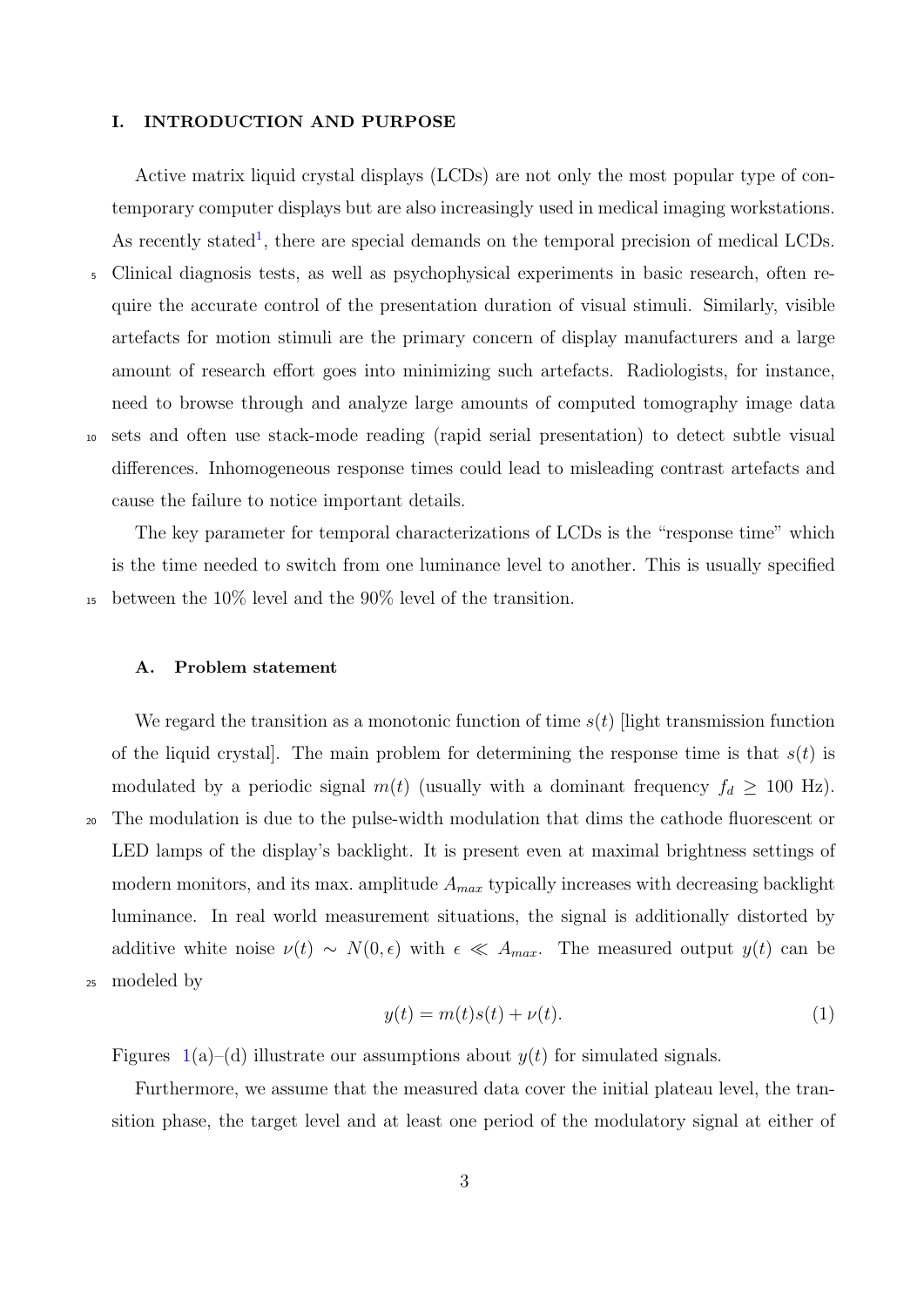

<span id="page-5-0"></span>FIG. 1: Sketch of our model of the transition signal  $[(a)-(d)]$  and the corresponding decomposition of an actual measurement  $[(e)-(h)]$ . (e) is a  $0\%$ -100% luminance transition measurement of an Eizo CG222W monitor. (f) was calculated by the division method described in this work. (g) is a  $100\%$ constant level measurement of the same monitor. (h) was calculated by dividing two independent constant level measurements [one of them is shown in  $(g)$ ]. It is actually the quotient of the two independent measurement noises and represents the type of noise that remains after division [e.g., in signal (f)].

the two levels.

30 Our goal is to estimate the response time  $t_b - t_a$  between two plateau levels  $s_a = s(t_a)$ and  $s_b = s(t_b)$  as accurately as possible in terms of bias and variation.

#### B. The standard approach: Convolution

For transition problems as stated above, a widely used approach is to determine the dominant (i.e., with max. energy) frequency  $f_d$  from the frequency spectrum of  $y(t)$  and to <sup>35</sup> filter  $y(t)$  with a moving average window w of length  $1/f_d$ . In the following, we refer to this as the convolution approach. This approach is the current measurement standard for LCD response times<sup>[2](#page-18-3)[,3](#page-18-4)</sup> and applied in medical display metrology<sup>[1](#page-18-2)</sup>.

The main idea of the approach is that, if there is only a finite number of dominant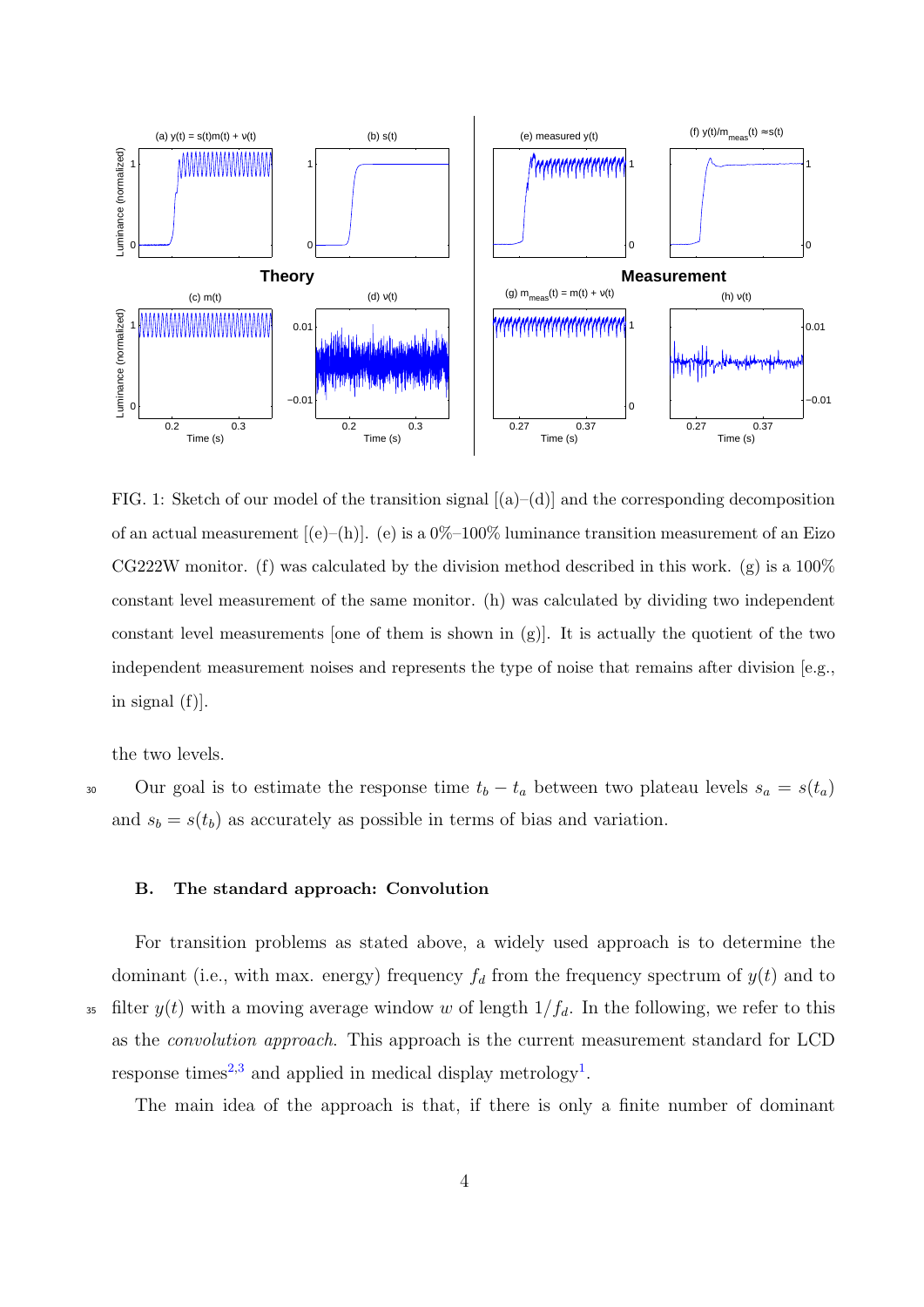frequencies, ideal filtering would yield  $m(t) \to m'(t) \approx 1$  and  $\nu(t) \to \nu'(t)$  with corresponding <sup>40</sup>  $\epsilon' \approx 0$ . Therefore, the filtered signal  $z(t)$  would be

<span id="page-6-1"></span>
$$
z(t) = \text{convolution}(y, w) \approx s(t) + \nu'(t) \approx s(t). \tag{2}
$$

#### C. Deficiencies of the convolution approach

The convolution leads to a misestimation of the duration of the transition times. In general, the smaller  $s(t)$  or  $f_d$ , the larger is its bias (average deviation). As LCD device manufacturers attempt to minimize transition times, this error has increased steadily over <sup>45</sup> the past few years. In our measurements we found differences of more than 200% (see Fig. [2\)](#page-11-0) to our new approach or visual inspection. Averaging over repeated measurements might reduce the variation but is usually not feasible if a large number of transitions need to be examined.

A recently proposed error correction<sup>[4](#page-18-5)</sup> fits a sigmoid function  $\sigma$  to the transition, calculates 50 the convolution of  $\sigma$  for different average windows w, and finally introduces a *correction* factor  $k(w)$ . This correction, however, fails when transition times are short compared to  $w<sup>4</sup>$  $w<sup>4</sup>$  $w<sup>4</sup>$ . Given recent advancements in reducing transition time with overdrive technology (see Conclusions), such failures become increasingly likely.

Here, we present a method which is fundamentally different from the convolution ap-<sup>[5](#page-18-6)5</sup> proach and which also works for arbitrarily short transition times<sup>5</sup>.

#### II. METHODS

We try to solve a system identification problem with the output  $y(t)$ , the unknown system  $s(t)$ , and the input  $m(t)$ , which we can determine independently given our assumptions.

In order to estimate  $s(t)$  from  $y(t)$ , our novel *division approach* follows from Eq. [\(1\)](#page-4-0):

<span id="page-6-0"></span>
$$
s(t) = \frac{y(t) - \nu(t)}{m(t)} \approx \frac{y(t)}{m(t)}
$$
\n(3)

60 (for measurement noise  $\epsilon \ll A_{max}$ ). First,  $m(t)$  is estimated as described in the next section. After the calculation of  $s(t)$  according to Eq. [\(3\)](#page-6-0), the response times are determined as the duration between the 10% and the 90% levels of the transition between  $l_1$  and  $l_2$  according to the standard for LCD response time measurement<sup>[2](#page-18-3)</sup>. In the case of the signal exceeding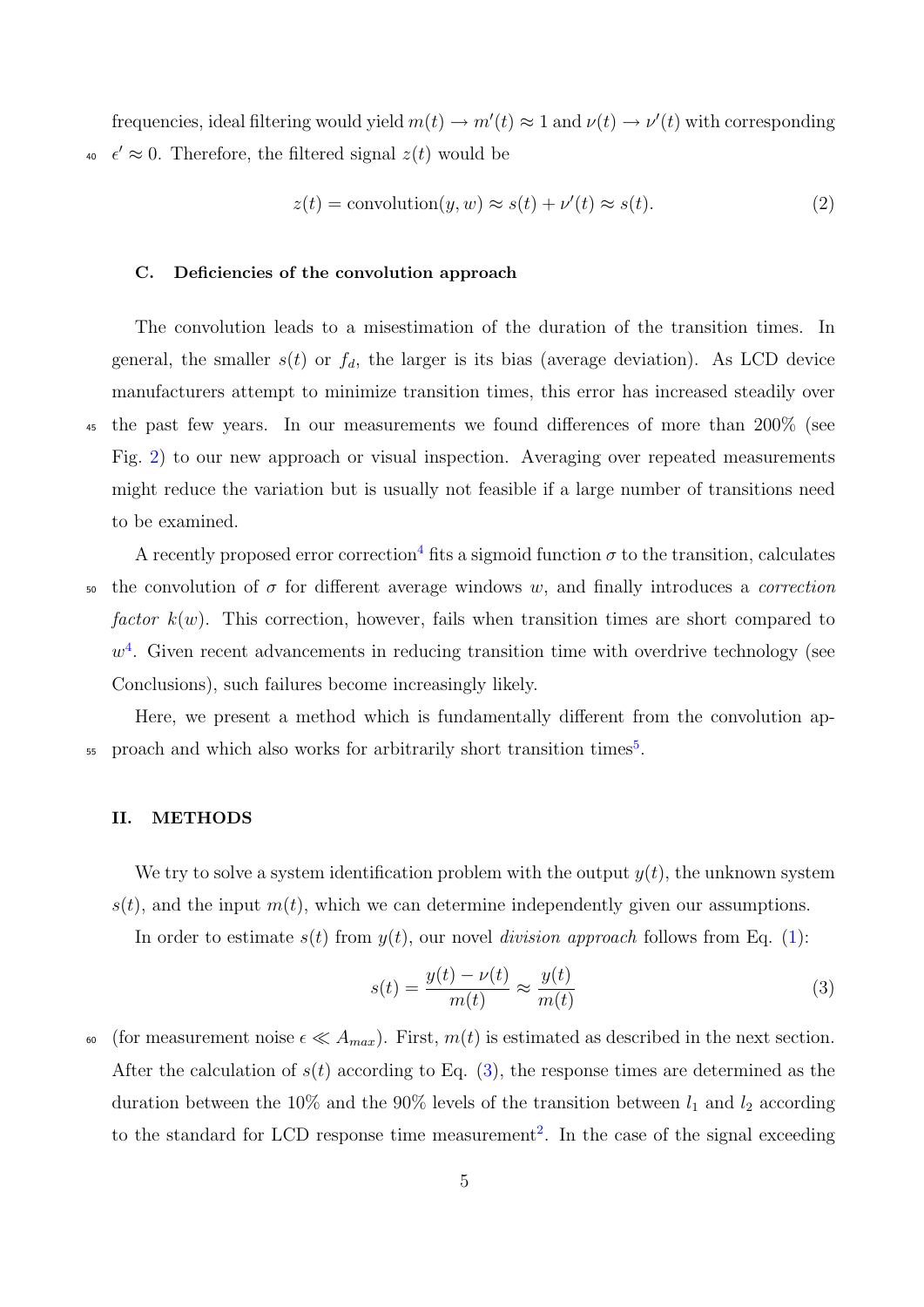the 90% threshold multiple times, we choose the first occurrence for rising transitions and <sup>65</sup> the last occurrence for falling transitions.

#### A. Determination of  $m(t)$

Our measurement of  $y(t)$  includes the transition of interest between lower level  $l_1$  and upper level  $l_2$  (i.e.,  $l_1 < l_2$ ).  $m(t)$  is a periodic modulatory signal independent of  $s(t)$ . Without modulation  $A_{max} = 0$  and  $m(t) = 1$ .

 $70$  A straightforward method to obtain  $m(t)$  is to measure a constant signal  $c(t)$  from the same signal source as  $y(t)$  (i.e., a plateau level) which should be sufficiently long to cover a full period of its composing frequencies.  $m(t)$  is approximated by a measurement  $m_{\text{meas}}(t)$  =  $m(t) + \nu(t)$ . Assuming relatively small noise  $\nu(t)$ , we set  $m(t) \approx m_{\text{meas}}(t)$ .

The upper levels  $l_2$  generally tend to have a better signal–to–noise ratio than  $l_1$ . Fur-<sup>75</sup> thermore, it avoids  $s(t) = 0$ , at which  $m(t)$  is not defined. In practice,  $y(t) = 0$  or  $s(t) = 0$ are unlikely due to imperfect black levels of liquid crystals and environmental illumination. If  $m(t) = 0$  at any t, we mask out the sample at t, as  $s(t)$  is also not defined. However, such cases are very rare (e.g., due to very large  $A_{max}$ ) and can usually be avoided (e.g., by disabling black frame insertion).

80 As  $c(t)$  contains a full period, certain phase shifts of  $m(t)$  must be fully contained in  $c(t)$ . That is,  $c(t)$  needs to be appropriately shifted and either cut or periodically concatenated to length $(y)$ .

The phase shift  $\sigma$  of  $c(t)$  [in the following shift $(c, \sigma)$ ] could be obtained, for instance, as the maximum of the cross correlation between  $c(t)$  and the  $l_2$  level(s) of  $y(t)$ . It would, <sup>85</sup> however, ignore the transitions as well as all parts of the signal that belong to  $l_1$ .

We applied a more precise method instead: We shifted  $c(t)$  horizontally point by point and calculated the quotient  $q_{\sigma} = y/\text{shift}(c, \sigma)$ . In addition, we calculated a signal z by the conventional convolution method [\(2\)](#page-6-1). Then we compared each  $q_{\sigma}$  and z: We chose the optimal shift  $\hat{\sigma}$  from all  $\sigma$  so that for the two plateaus  $l_1$  and  $l_2$ , the deviation of z and  $q_{\sigma}$ <sup>90</sup> was minimal.

Figure [1\(](#page-5-0)e) shows an exemplary measurement of  $y(t)$ , Fig. (g) shows a constant level measurement of the same monitor, and Fig.  $(f)$  shows the resulting signal  $s(t)$  after division.

If there is only very small modulation (small  $A_{max}$ ), neither convolution nor division is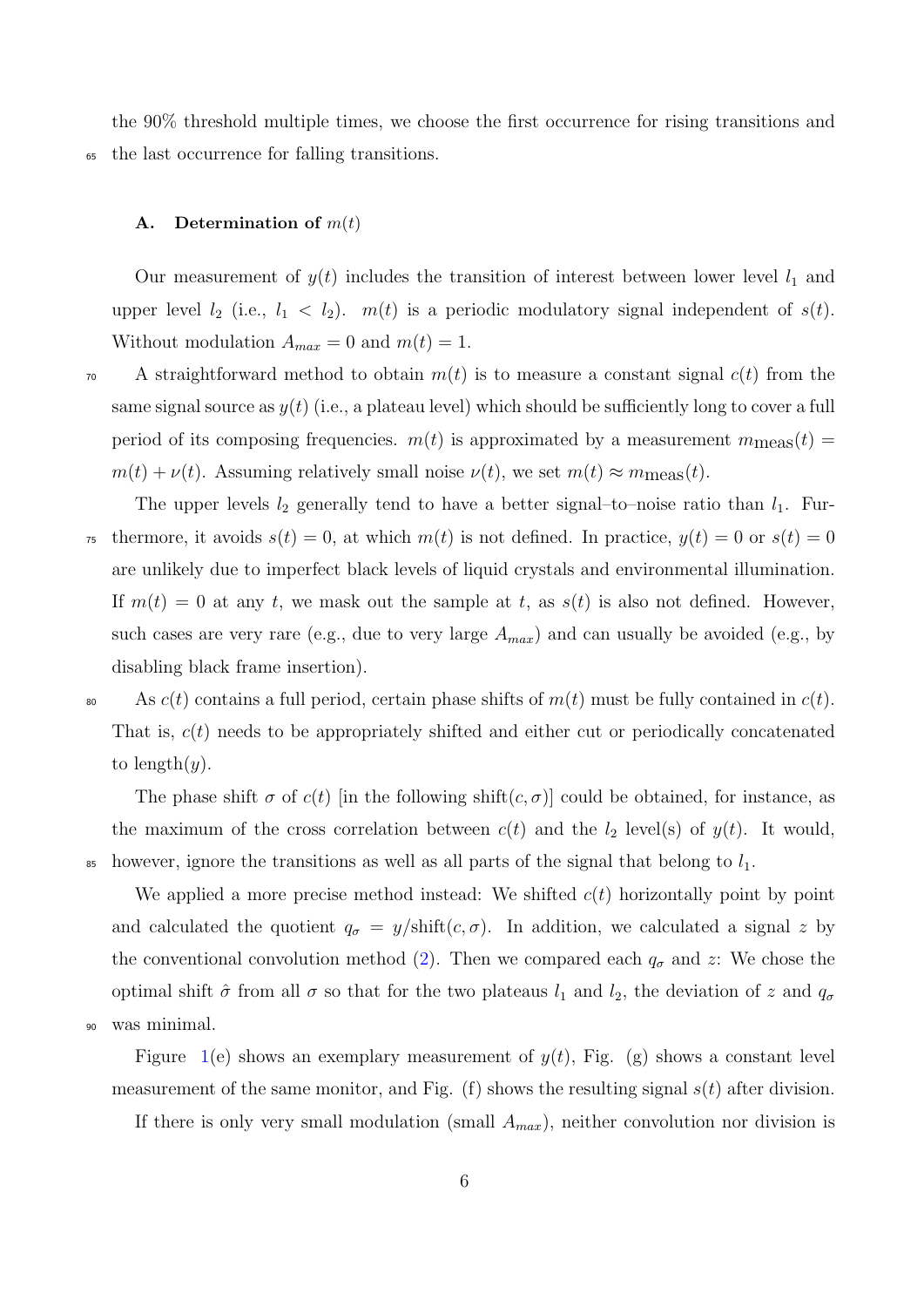necessary, and the division method would leave the signal effectively unchanged. In such a <sup>95</sup> case, the convolution method, however, might randomly choose a dominant frequency from the unspecific noise, which could harm its reliability as it will use very different moving average windows for repeated measurements.

#### B. Further improvements: Dynamical low–pass filtering

When the preprocessed signal is not monotonically changing but still fluctuating (e.g., <sup>100</sup> due to remaining noise), the chance of spuriously exceeding a threshold increases with the duration of the transition. This is a general problem for estimating long response times, possibly resulting in lower reliability of the estimates.

Prefiltering of the measured signals may reduce the variation in the estimated response times. Simple low–pass filters would smooth the signal and filter out some noise, but also get <sup>105</sup> rid of many higher frequencies which are essential part for transitions with short response time, and distortions in the time domain might be the result. In addition, low–pass filters may introduce additional ripple in the time domain.

Instead, we applied a popular approach for optimal FIR filter design<sup>[6](#page-18-7)</sup> to create a low– pass filter that minimizes ripple in the time domain and, as a side effect, leaves the high 110 frequency band periodically permeable. Its pass band stops at frequency  $f_p$  and is followed by a transition band of 20 Hz preceding the stop band. In the following, we refer to this filter as an  $f_p$  Hz Parks–McClellan low–pass (PMLP).

In an evaluation with simulated signals (described in one of the following sections), we found that PMLPs hardly impair response times for  $f_p$  sufficiently greater than the dominant 115 backlight modulation  $f_d$ .

As a further improvement of the division approach, particularly for longer response times T, we prefiltered the measurements with an  $f_p$  Hz PMLP where  $f_p = f_d + 1/T_c$ , with  $T_c$ as the response time estimated according to the convolution approach. We refer to this approach as dynamical low–pass filtering in the following.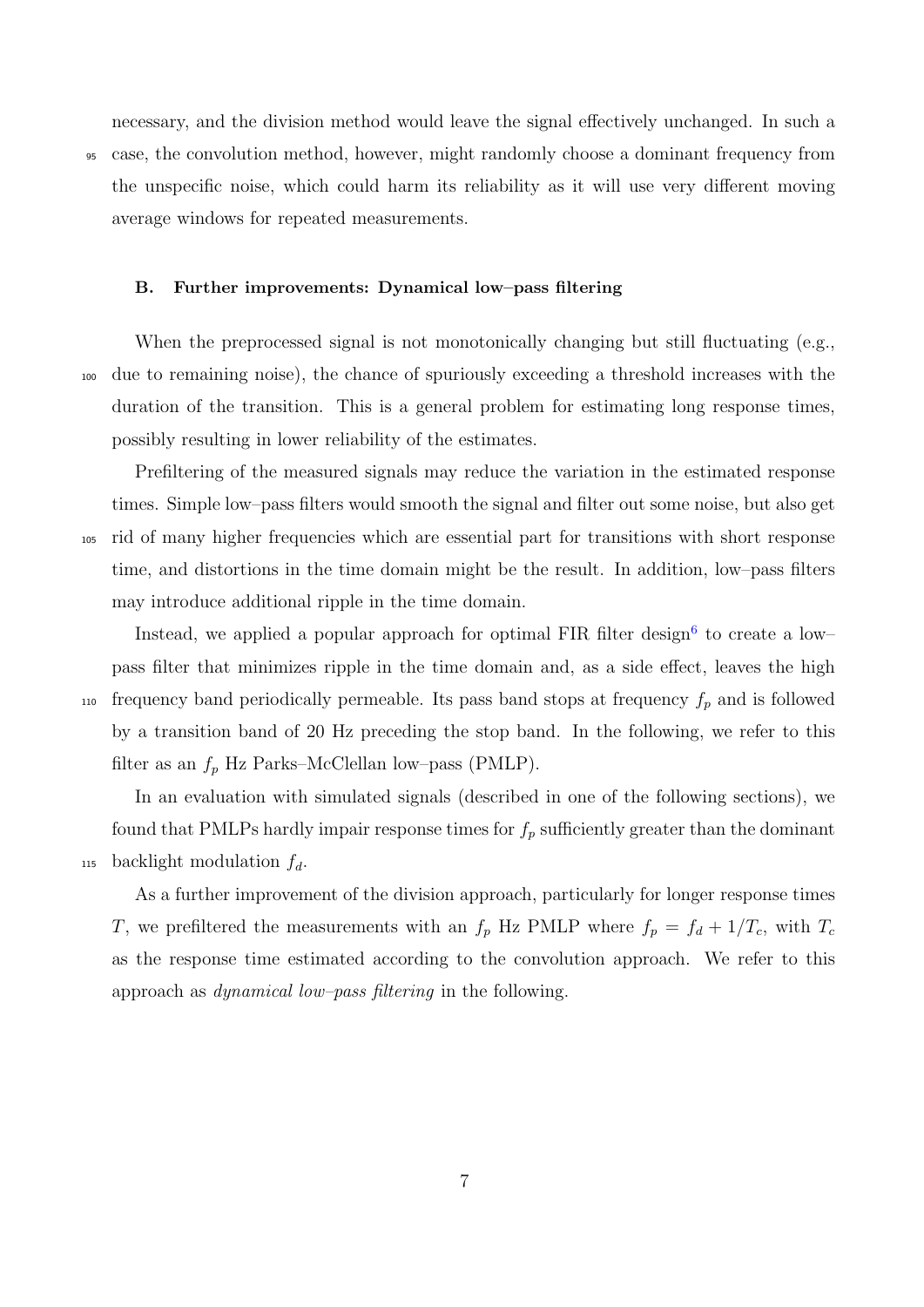#### 120 III. LCD MONITOR MEASUREMENTS

We measured luminance transitions of ten LCD monitors (see Table [I](#page-10-0) for a subset). In addition to the transition, the constant signal of the corresponding higher luminance level was recorded. We performed five independent measurements per condition with an optical transient recorder (OTR) OTR-3<sup>[7](#page-18-8)</sup>.

<sup>125</sup> For the measurements, the OTR sensor was placed over a test patch on the monitor, which was running at its native frame rate of 60 Hz. Monitors were set to manufacturers' settings with maximum contrast. For warm-up monitors were turned on for about 1 h before measurement.

For the convolution approach, we identified  $f_d$  from a discrete Fourier transform. For the <sup>130</sup> division approach (with dynamical low–pass filtering), we shifted the constant measurement as described in the Methods section.

Table [I](#page-10-0) contrasts the averages of response time of both approaches. In most cases, the convolution approach estimates longer response times than the division approach. The shorter the transition, the longer the the average estimate.

<sup>135</sup> Figure [2](#page-11-0) shows a transition with a particular large disagreement and indicates that our division approach can avoid convolution induced deviations of over 200%.

Note the different deviations of the two methods for the different monitors. For the Samsung monitor there is almost no average deviation due to its extraordinarily high dominant backlight modulation frequency  $(> 700 \text{ Hz})$ .

<sup>140</sup> None of the monitor specifications reported details about how the response times have been gathered or about which grey levels were measured. Given the large deviations between the different luminance levels which we found within our few measurements, we consider the sparse information given in the monitor specifications to be of very little use.

### IV. SIMULATED DATA

<sup>145</sup> We compared the division approach to the established convolution approach by applying both to the simulated data, which makes it possible to estimate the error relative to a known ground truth. An established LC director orientation model<sup>[8](#page-18-9)</sup> was applied to simulate a monitor luminance transition from a lower to a higher grey level. The optical response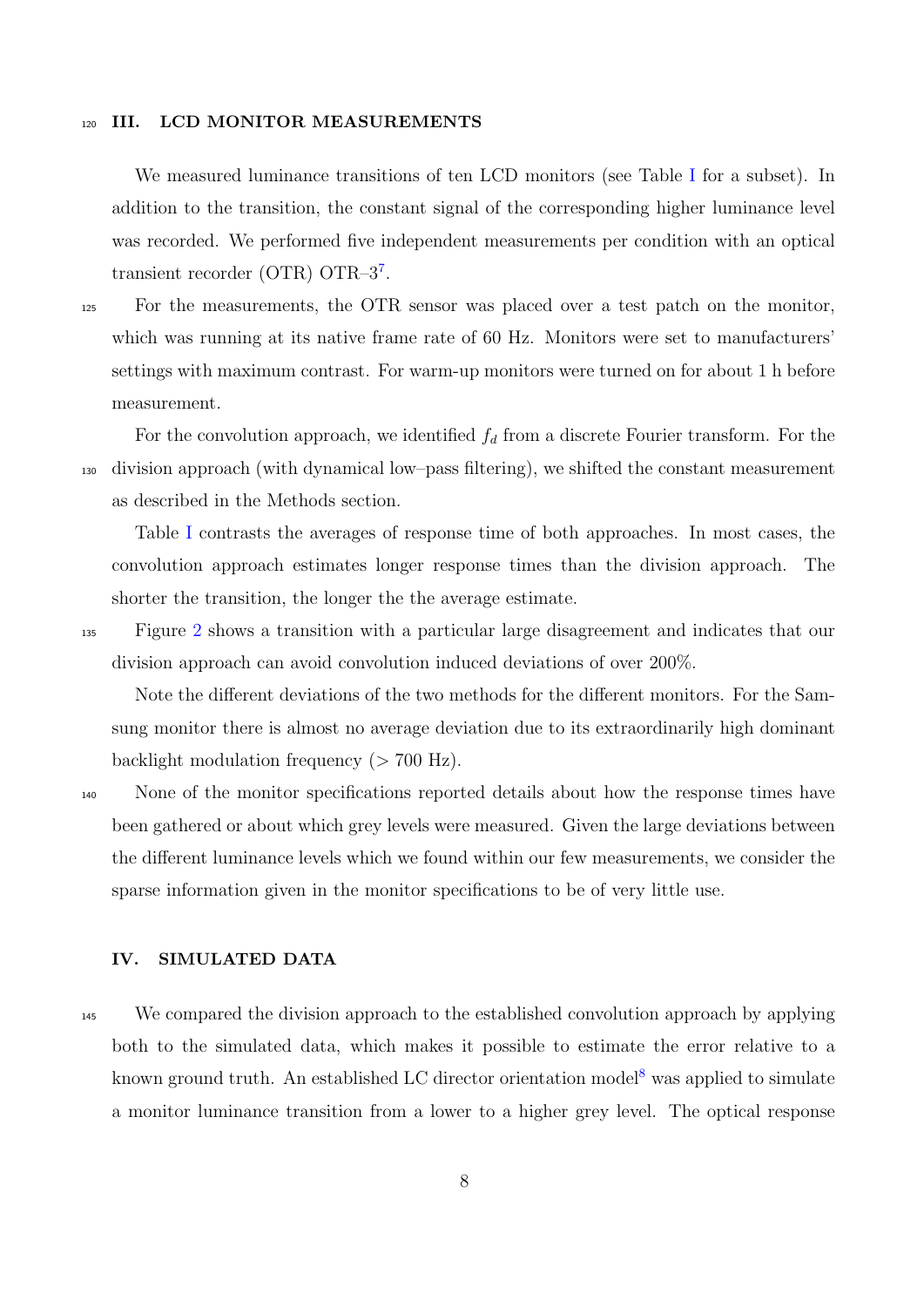<span id="page-10-0"></span>TABLE I: Luminance transition times (in ms) of four typical LCD monitors. Selected luminance levels: 0 (black), 50%, and 100 (white). Vertically and horizontally arranged are initial luminance level ("From") and target level ("To"), respectively. Transition times are specified as  $t_d/t_c$ , with  $t_d$  = transition according to division approach and  $t_c$  = convolution approach. The average is calculated over table cells and shown together with manufacturer's typically very vague information about the response times ("specs": BTB: Black to black, GTG: Grey to grey).

| $\downarrow$ From $\setminus$ To $\rightarrow$                   | $\boldsymbol{0}$ | 50                        | 100                       |
|------------------------------------------------------------------|------------------|---------------------------|---------------------------|
| <b>BenQ FP91G</b> + (average 16.1/18.5, specs: 8 $(5,6 + 2,4)$ ) |                  |                           |                           |
| $\boldsymbol{0}$                                                 |                  | 31.58/32.88               | 24.80/27.92               |
| 50                                                               | 1.80/3.55        |                           | 17.70/23.15               |
| 100                                                              |                  | $1.85/3.70$ $18.95/19.60$ |                           |
| Eizo CG222W (average $8.5/11.1$ , specs: 16)                     |                  |                           |                           |
| $\boldsymbol{0}$                                                 |                  | 13.17/14.07               | 9.48/13.95                |
| 50                                                               | 6.04/7.66        |                           | 6.60/7.96                 |
| 100                                                              |                  | $6.67/12.38$ $9.32/10.50$ |                           |
| HP LP2480zx (average $8.4/9.3$ , specs: 12 BTB, 6 GTG)           |                  |                           |                           |
| $\boldsymbol{0}$                                                 |                  |                           | $10.63/11.13$ $7.02/8.35$ |
| 50                                                               | 8.12/7.75        |                           | 6.25/7.15                 |
| 100                                                              |                  | $8.75/10.60$ $9.50/10.95$ |                           |
| <b>Samsung XL30</b> (average $10.6/10.5$ , specs: 6 GTG)         |                  |                           |                           |
| $\boldsymbol{0}$                                                 |                  | 5.68/5.67                 | 18.65/18.13               |
| 50                                                               | 5.54/5.66        |                           | 19.40/19.00               |
| 100                                                              |                  | $6.47/6.52$ $8.08/8.05$   |                           |

function of a LC director reorientation from an angle of  $\pi/16$  to  $\pi/2$  was modeled. We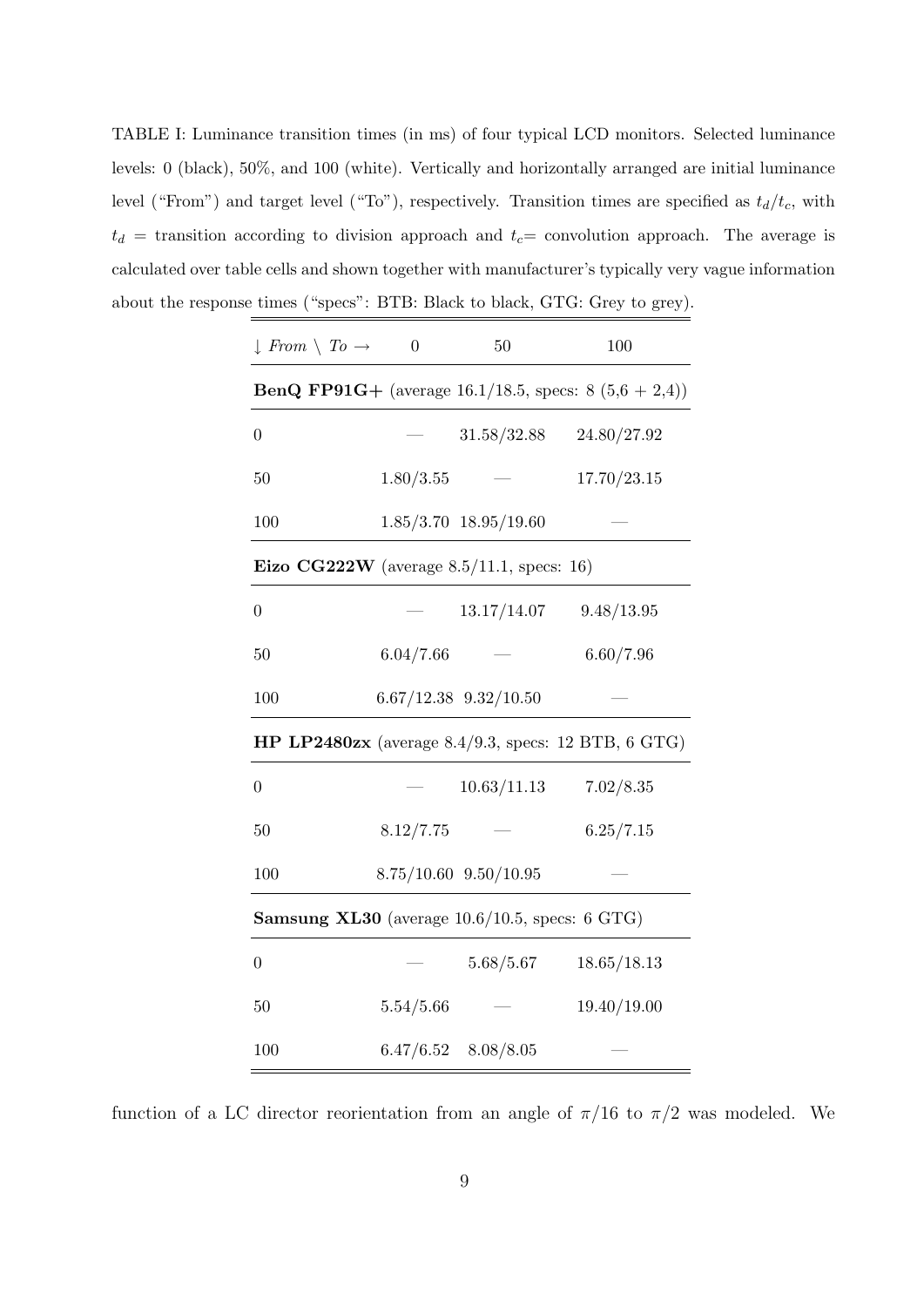

<span id="page-11-0"></span>FIG. 2: Comparison of the convolution approach and the division approach for the transition with greatest difference between the two approaches (one of the  $50 \rightarrow 0$  transitions of the BenQ monitor). Difference in the two approaches: 1.2 ms vs. 3.8 ms (217%).

<sup>150</sup> simulated a recording of 1 s duration with a transition that exceeds the 10% level after 200 ms and the 90% level  $T \in \{5, 10, 15, 20\}$  ms later. An exemplary signal  $(T = 10 \text{ ms})$  is shown in Fig.  $1(b)$  $1(b)$ .

We simulated the modulatory signal  $m(t)$  using sinusoids,

<span id="page-11-1"></span>
$$
m(t) = 1 + A_{max} \sin(2\pi f_d(t - r))
$$
\n<sup>(4)</sup>

with  $A_{max} = 0.15, f_d \in \{100, 125, 150, 175\}$  Hz, and a random phase shift  $r \in [0, 2\pi]$ . Figure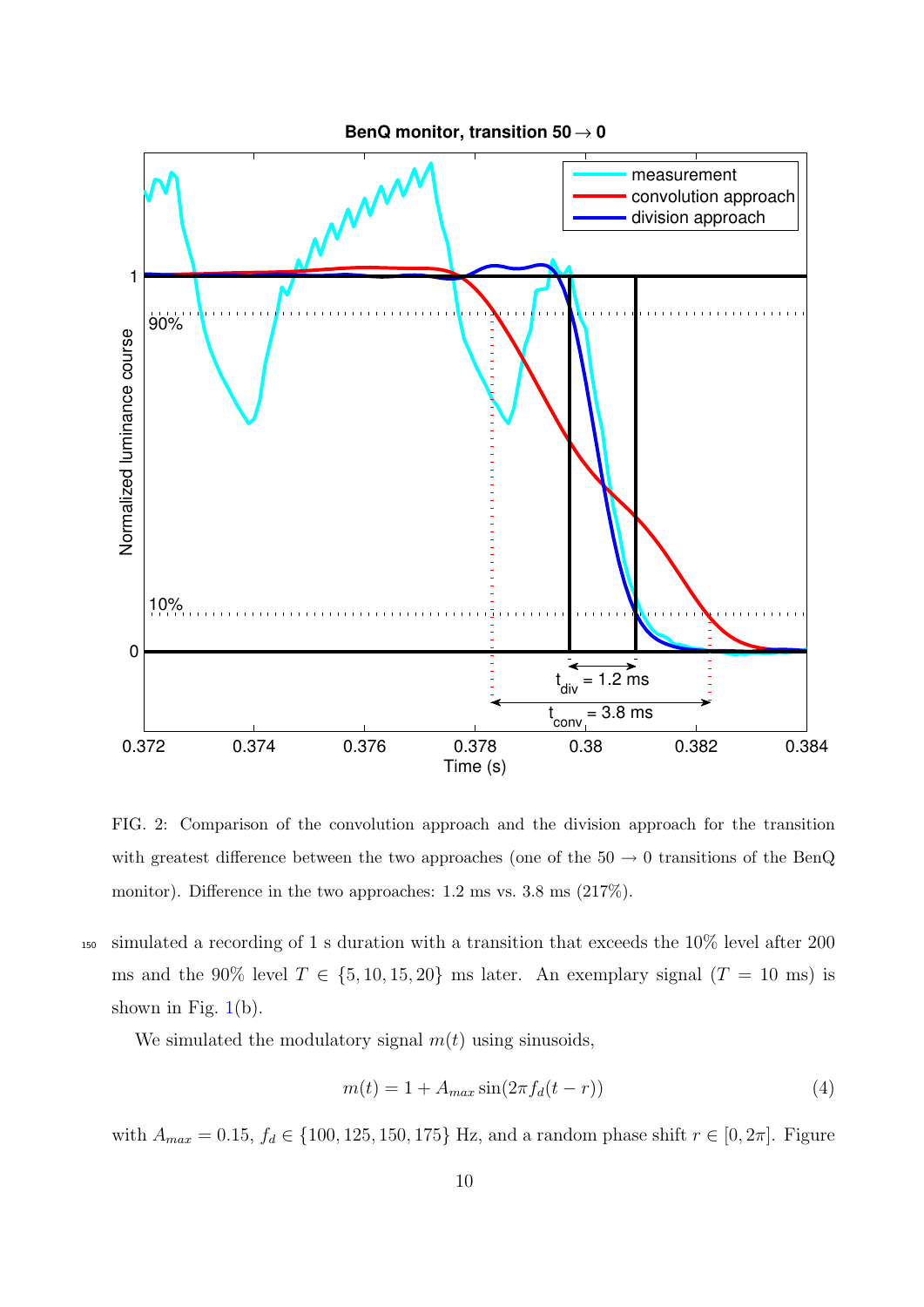$1(6)$  $1(6)$  shows an exemplary signal  $m(t)$ . Note that the division approach works with all periodic signals and not just sinusoids, which were chosen for better control.

Finally, we added white noise  $\epsilon$  to the signal. Sources of noise in the signal could be the LCD backlight<sup>[9](#page-18-10)</sup> or the measurement devices. In order to estimate realistic noise levels, we took two independent constant level measurements of ten different LCD monitors and <sup>160</sup> calculated their ratio after performing appropriate phase shifting. In the ideal case only the noise should remain. We obtained white noise with an average variance of  $\hat{\epsilon} = 1.94 \cdot 10^{-5}$ . The maximal  $\hat{\epsilon}$  of the ten measured monitors was 1.44 · 10<sup>-4</sup>. For our simulations we chose  $\epsilon = 5.76 \cdot 10^{-4}$ , which is four times the maximal and about 30 times the average variance. This ensures we have a very conservative estimate of the performance of the method.

<sup>165</sup> The corresponding constant level measurement  $c(t)$  was simulated by the same methodology as  $m(t)$  [see Eq. [\(4\)](#page-11-1)], but a different random phase shift r was used and a different noise signal was added.

We applied the division approach with a static 800 Hz PMLP and additionally with dynamical low–pass filtering as described in the Methods section.

<sup>170</sup> Figure [3](#page-13-0) summarizes the response time estimations of 200 simulated independent measurements for each of the four true response times  $T$  and dominant backlight modulations  $f_d$ . The figure shows the relative errors of the estimations (absolute difference between median and  $T$ ) as well as the quartiles (narrow, central boxes) for each condition and method. The box lengths (interquartile ranges, "middle fifty") demonstrate the variation of the data. The <sup>175</sup> quartiles are better for indicating the skewness of some of the distributions than the mean (which was typically very close to the median) and variance.

The leftmost bar in each group ("conv") shows the bias of the convolution approach, increasing with decreasing T and  $f_d$  and ranging up to 46%.

For comparison, we included the pure division approach without low–pass filtering: The <sup>180</sup> central bars ("div") indicate that the division approach is much more accurate (maximal bias:  $2\%$ ). The shorter the response time, the larger are the variations. For slow T it tends to underestimate the times since we defined the end of the transition as the first time it exceeds the 90% threshold.

The recommended dynamical low–pass filtering ("div dyn", rightmost bars) generally re-<sup>185</sup> duce both bias and variation. To sum up, our division approach is robust, more accurate, and avoids the errors for short response times. For longer response times the application of dy-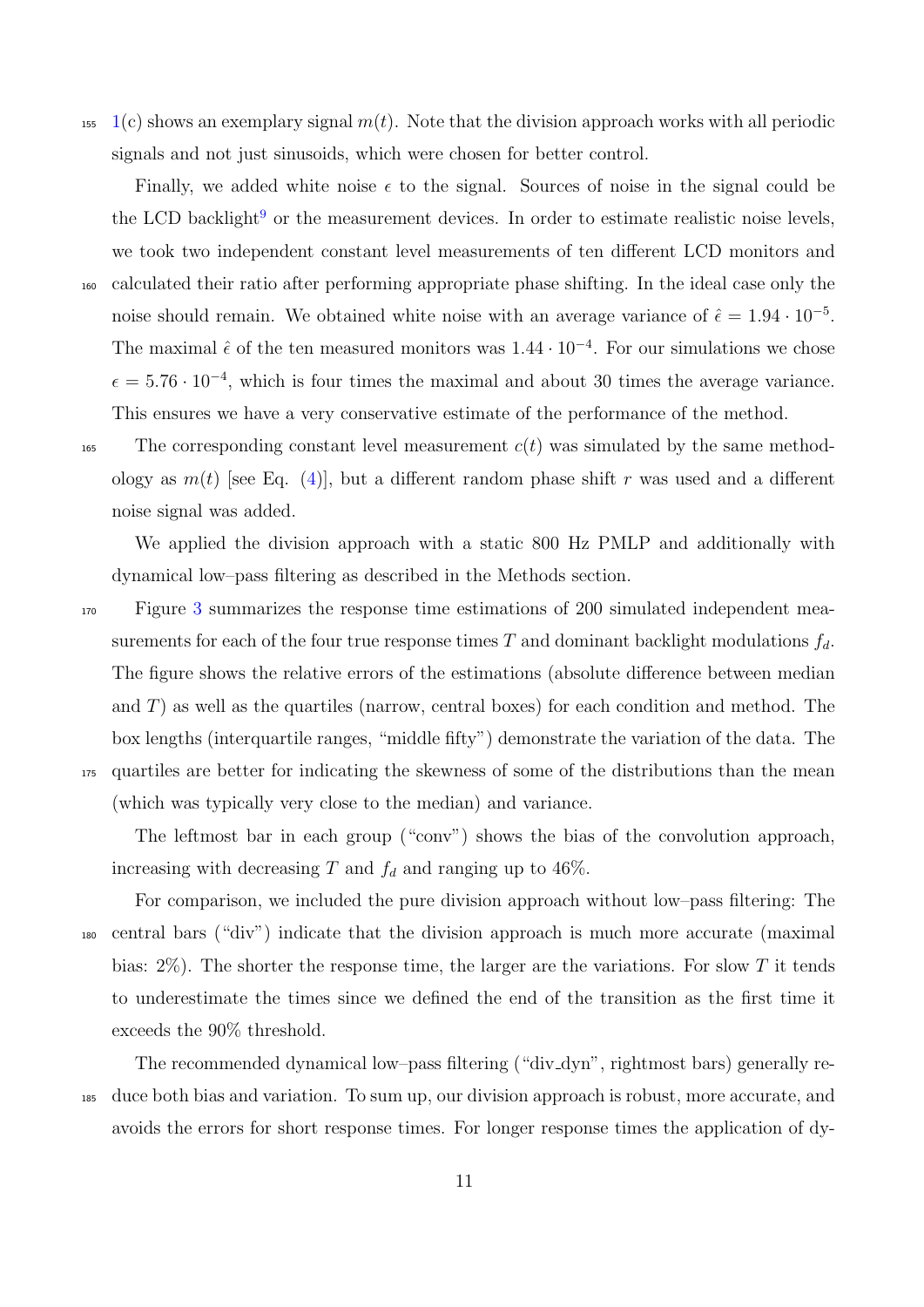

<span id="page-13-0"></span>FIG. 3: Comparison of three methods (conv: Convolution approach, div: Division approach and div dyn: Division approach with dynamical low–pass filtering) applied to the simulated data. Black horizontal lines indicate the four true response times, the bars indicate the relative errors (bias). The columns represent the four different dominant backlight frequencies. The narrow, central box plots denote the median (central mark) and first and third quartiles (box edges).

namical low–pass filtering is recommended. Note that the simulations have been performed with extraordinarily strong noise and that real world measurements yield less variations and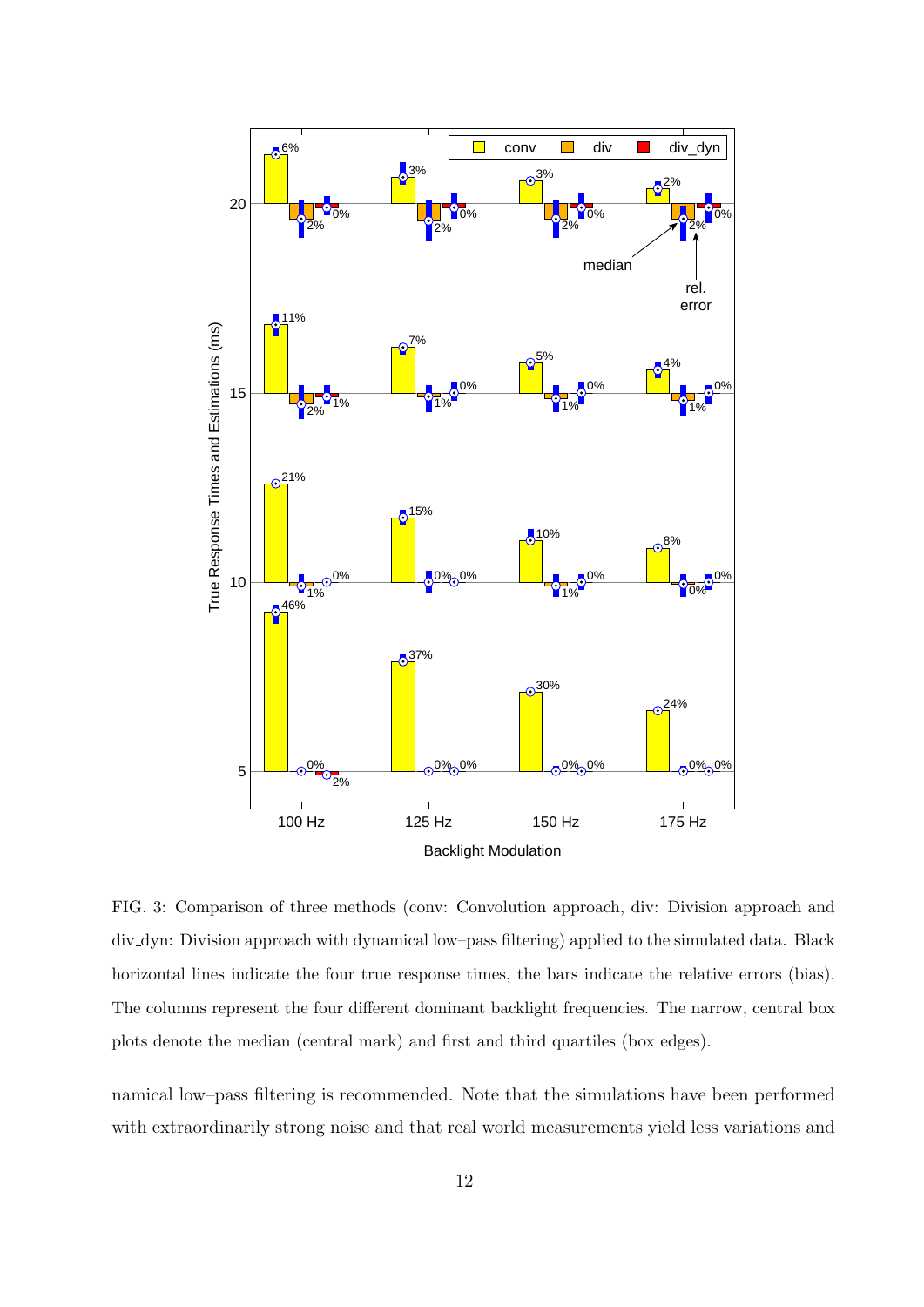an increase in robustness.

#### 190 V. SMALL TRANSITIONS

In certain applications, detecting very tiny visual differences can be crucial; e.g., in computed tomography, the differences of only a few Hounsfield units may correspond to nearby luminance levels of imaging devices.

Transitions between nearby luminance levels are a challenge for both the convolution <sup>195</sup> method and our division approach as the signal-to-noise ratio is much lower. However, as we can infer from the previous section, the critical point for response time methods is the nature of noise signal  $\nu(t)$ . The convolution method is supposed to eliminate  $\nu(t)$  implicitly together with the elimination of the backlight modulations  $m(t)$  by the moving average, whereas the division method with dynamical filtering tries to apply specific filters for  $\nu(t)$ 200 which keep  $m(t)$  unaffected.

In the following, we report simulations as in the previous section, however, using the measured noise  $\nu_m(t)$  of the Eizo CG222W monitor. It was obtained by dividing two independent constant level measurements (scaled to the same luminance level as the upper level of the simulated signal). A part of this signal is shown in Fig.  $1(h)$  $1(h)$ . This procedure makes <sup>205</sup> it possible to mimic the transition behavior of a real monitor without measuring it.

We simulated a small luminance transitions from 50% to 60% as well as from 50% to 55% luminance level. The modulatory signal  $m(t)$  and the ground truth transition signal  $s(t)$  were generated in the same way as described in the previous section, except that  $s(t)$ was scaled and shifted to the intervals  $[0.5, 0.6]$  and  $[0.5, 0.55]$ , respectively. According to <sup>210</sup> the LC director orientation model the shape of the transition would not change but the relative influence of  $m(t)$  and  $\nu_m(t)$  would increase strongly. The estimated measurement noise  $\nu_m(t)$  was randomly phase shifted over the transition for each simulated signal.

Figure [4](#page-15-0) shows the simulation results. For both methods, there is much more variation (and hence, less reliability) compared to the simulated  $0\%$ – $100\%$  transitions (Fig. [3\)](#page-13-0). In <sup>215</sup> general, the large bias of the convolution method is unchanged (up to 46%, compared to  $\leq 2\%$  for div\_dyn).

The variations, represented by the interquartile distances (IQD, see box plots) show that for  $T = 5$  ms, IQDs for both conv and div dyn are equally small, whereas for all  $T > 5$  ms,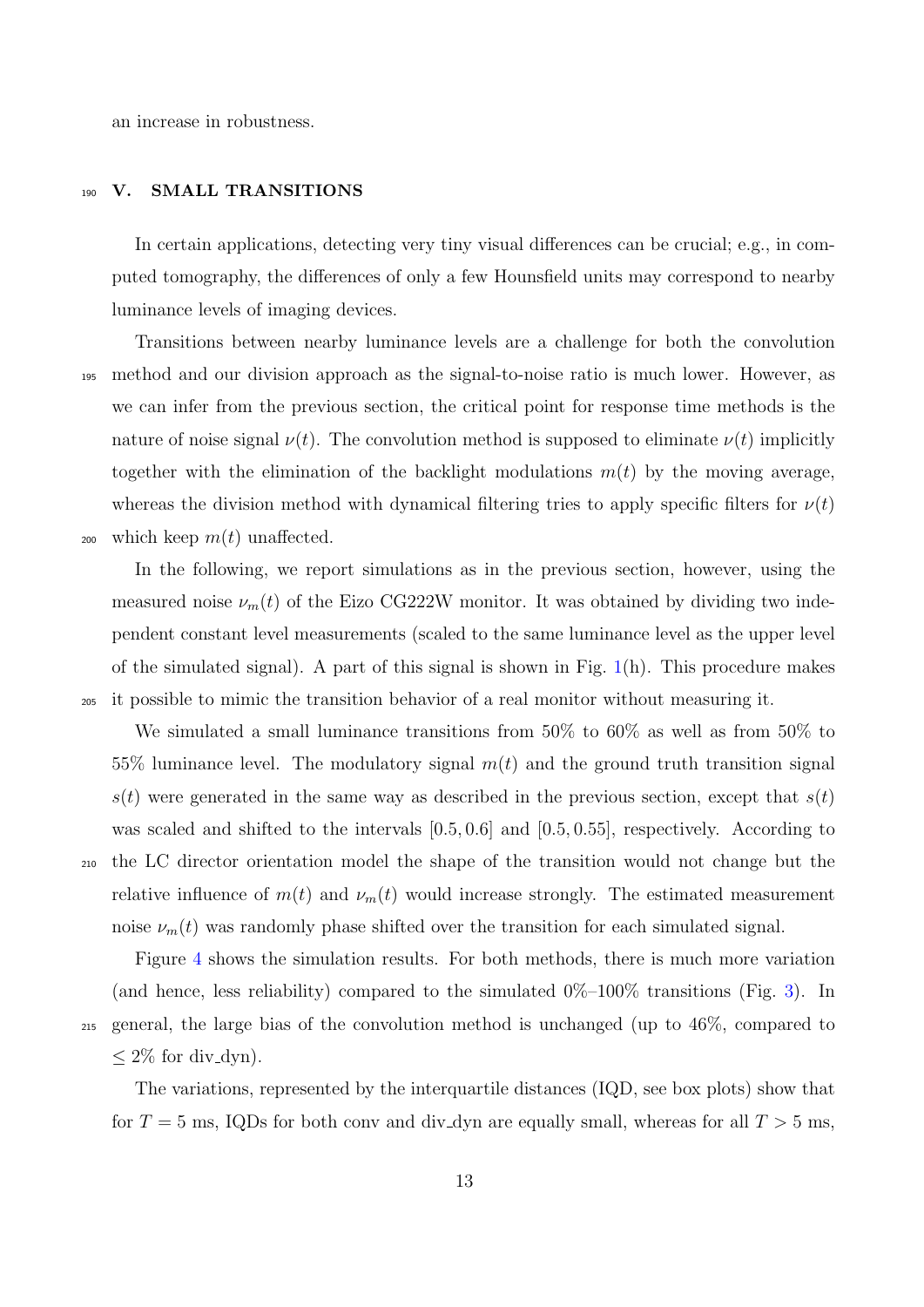

<span id="page-15-0"></span>FIG. 4: Small luminance transition (left: 5%, right: 10% difference) simulations with real noise. Notation: see Fig. [3.](#page-13-0)

the IQD maxima are notably higher for conv compared to div\_dyn.

<sup>220</sup> Not only does the division approach with dynamical filtering show better accuracy for large transitions (Fig. [3\)](#page-13-0) but it is also superior in terms of accuracy and reliability for small transitions.

While the distribution of the estimated response times for div\_dyn is nearly symmetric, the convolution method reveals strong asymmetries for some conditions (for instance, for 225 the 50%  $\rightarrow$  55% transition,  $T = 15$  ms and  $f_d = 100$  Hz or 150 Hz). This indicates an undesirable dependency of the moving average on the unspecific noise or systematic errors for certain phase shifts of the backlight modulation signal.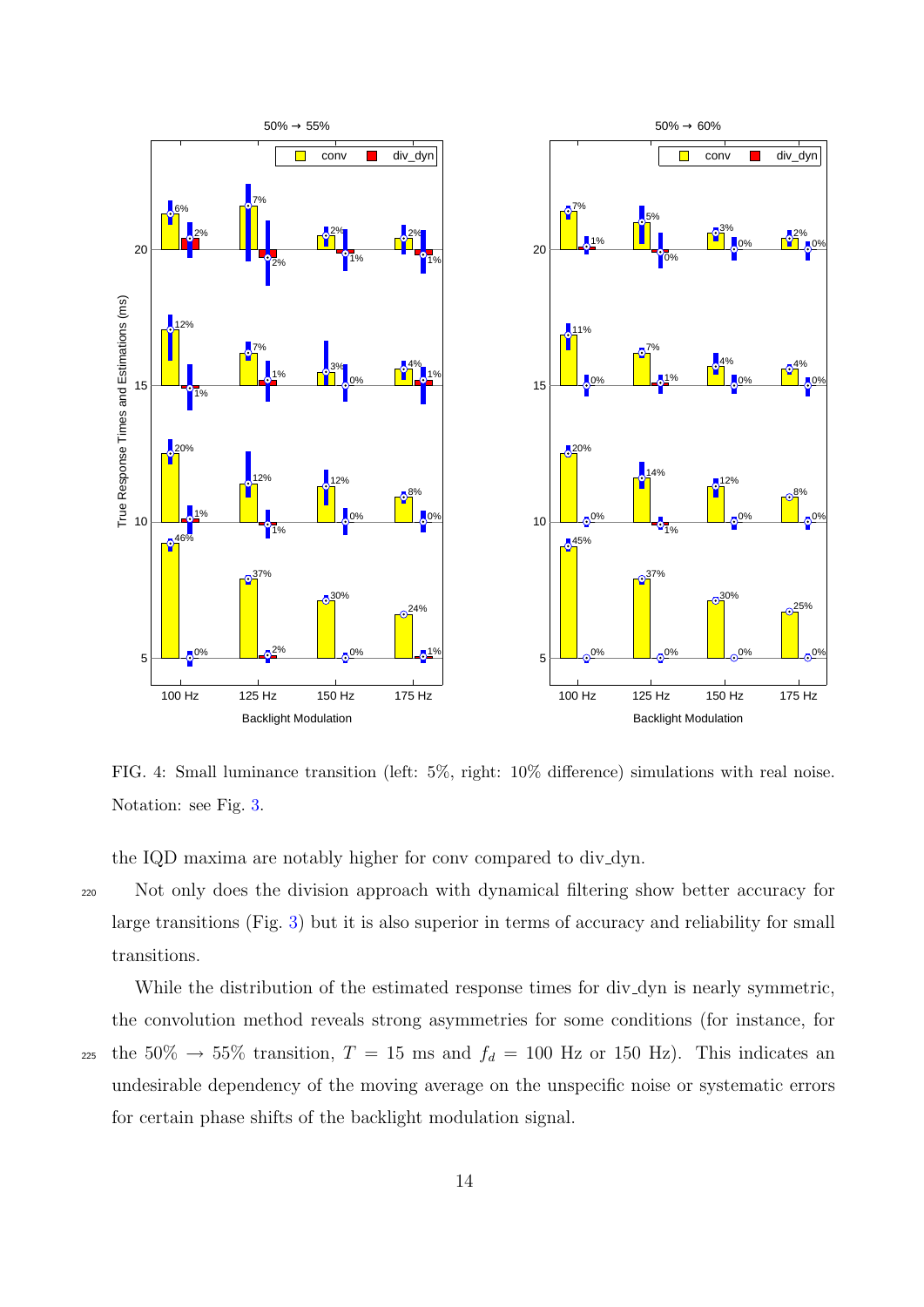#### VI. CONCLUSIONS

The established convolution approach is prone to misestimations of LCD response times <sup>230</sup> in the order of several magnitudes, which seriously questions its application for the characterization of medical displays. Medical technicians and clinical vision researchers should be aware that it works well only for long response times of large transitions with high frequency backlight modulations. Our novel approach is simple, robust, and avoids the systematic misestimation of transitions times inherent in the widely used convolution approach.

<sup>235</sup> Our division approach also works for more complex periodic modulatory signals. However, a large additive noise amplitude will result in a high variation in the estimated times. For this purpose, we introduced an additional dynamical low–pass filtering procedure to improve robustness.

- Furthermore, the division approach appears to perform particularly well for both short <sup>240</sup> transition times and small transitions, which is where the convolution approach fails most seriously. The shorter the transition, the higher is the chance that the not fully disentangled modulation signal would cut the target level at the wrong time. However, Figs. [3](#page-13-0) and [4](#page-15-0) show that even for relatively slow transitions of 20 ms, the relative error is much smaller than that of the convolution approach and the variation is tolerably small.
- 245 In order to predict perceptual effects such as motion blur<sup>[10](#page-18-11)</sup>, it is necessary to study the complete system including the modulation, which is usually not constantly aligned with the signal (i.e., frame onsets). Our method makes it possible to disentangle both components from only a few measurements, which can be used to simulate the perceptual effects on the complete system by combining the signal with arbitrarily phase shifted versions of the <sup>250</sup> modulation. This supersedes multiple measurements of the complete system.

An additional standard that describes the temporal behavior of LCD monitors is the mo-tion picture response time<sup>[11](#page-18-12)</sup> (MPRT). While our division method deals with response times according to the liquid crystal response curve (LCRC) [signal  $s(t)$ ], the MPRT approach defines response times according to the so-called motion picture response curve (MPRC). How-

 $255$  ever, LCRC and MPRC are related and MPRC can be modeled on the basis of LPRC<sup>[12,](#page-19-0)[13](#page-19-1)</sup>. Therefore, the disentangling procedure introduced in this work might also be of relevance for determining MPRT.

For LCD monitors, there are a few additional issues that should be borne in mind when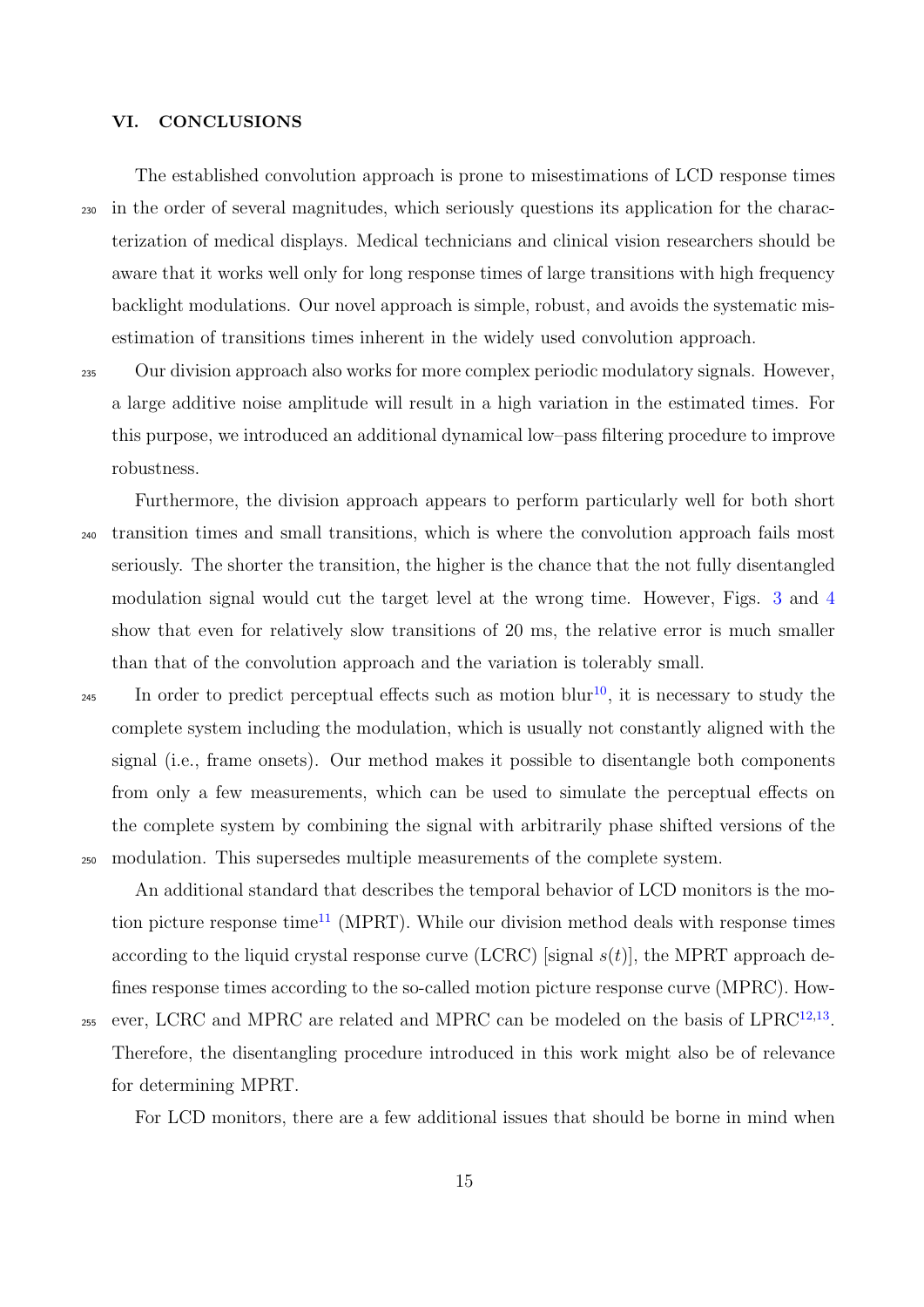estimating the actual transition times:

<sup>260</sup> 1.) For the assessment of a monitor one would ideally estimate all pairs of transitions between signal levels. So far the ISO standard<sup>[2](#page-18-3)</sup> prescribes neither a unique nor an exhaustive set of electrical input level pairs. The grey-to-grey average response times provided by vendors rarely reference any standard method nor describe their procedure. Therefore, the reported values are highly ambiguous and generally should not be trusted. Our own results <sup>265</sup> showed large deviations from the numbers reported in the specifications.

2.) For a fair comparison of transitions times between monitors, the plateau levels should be perceptual lightness levels (e.g., CIE L<sup>∗</sup> ) instead of the gamma dependent (and hence not necessarily perceptually scaled) uncalibrated grey RGB tuples.

3.) While the response time characteristics should be the same for each color channel,  $_{270}$  each might have a different gamma curve, primary shift, or cross-talk<sup>[14](#page-19-2)</sup>, so that RGB grey levels could deviate from the white–point. Therefore, we recommend to assess only a single channel (e.g., green).

4.) The overdrive technology can reduce the actual response time of the liquid crystal. It briefly applies a higher voltage than that necessary for reaching the desired final level to <sup>275</sup> accelerate the change in the crystal. However, an overdrive mechanism that is not properly fine tuned could even prolong the time of converging to the desired crystal state by overshooting. This could result in worse perceptual artefacts despite a reduction in the technical 10%–90% response time. We recommend to look for the earliest time when the signal no longer deviates from the target plateau level by more than 10%.

<sup>280</sup> Our novel approach meets the requirements of medical applications with respect to robustness and precision and takes into account the progressively improving transition time properties of modern LCD devices. As recent guidelines for the assessment of display perfor-mance for medical imaging systems extensively consider LCD devices<sup>[9](#page-18-10)</sup>, we hope our approach will be considered for future temporal characterization specifications for LCDs.

#### <sup>285</sup> Acknowledgments

The authors would like to thank Ulrich Steinmetz, Jürgen Jost, Roland Fleming, and the two anonymous reviewers for their useful ideas, suggestions, and comments, and particularly Michael E. Becker from Display Metrology & Systems for his collaboration, his measurement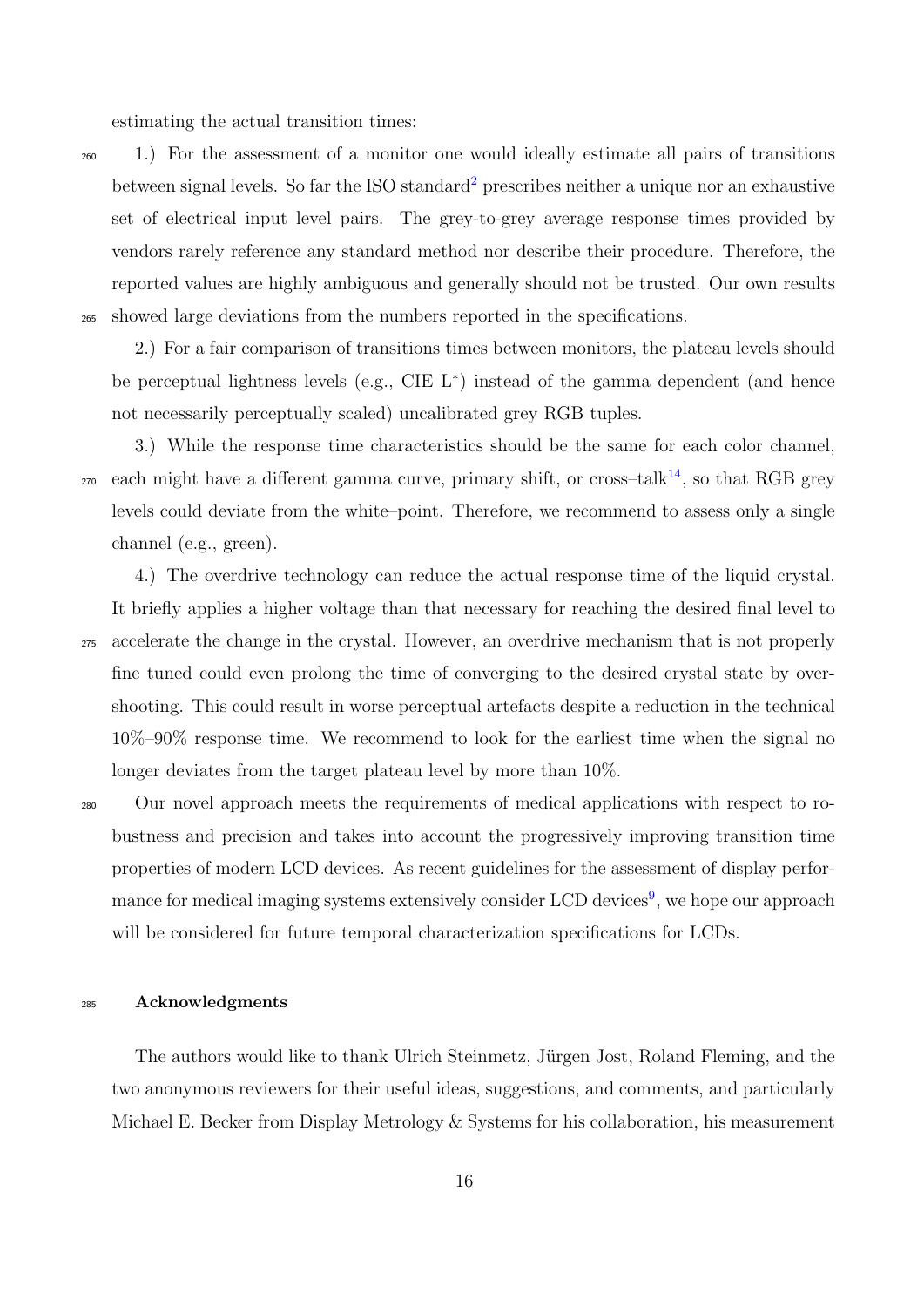assistance, and for providing the measurement device.

- <span id="page-18-2"></span><span id="page-18-1"></span><span id="page-18-0"></span>∗ <sup>290</sup> Email: [tobias-elze@tobias-elze.de;](mailto:tobias-elze@tobias-elze.de) Author to whom correspondence should be addressed.; Website: <http://www.mis.mpg.de/jjost/neuro/telze/>
	- † Email: [thomas@tannerlab.com;](mailto:thomas@tannerlab.com) Website: <http://www.tannerlab.com/>
	- <sup>1</sup> H. Liang and A. Badano, "Temporal response of medical liquid crystal displays," Med. Phys. 34(2), 639–646 (2007).
- <span id="page-18-4"></span><span id="page-18-3"></span>2 <sup>295</sup> ISO 9241-305, "Part 6.4.3: Image formation time between grey-levels," ISO, Geneva, Switzerland, 2008.
	- $3$  TCO '06 Media Displays Ver. 1.2, Chap. B.2.8.2, pp. 84–85, The Swedish Confederation of Professional Employees Development, 2006.
- <span id="page-18-6"></span><span id="page-18-5"></span><sup>4</sup> M. E. Becker, "LCD response time evaluation in the presence of backlight modulations," SID <sup>300</sup> Symposium Digest (Playa del Rey, CA, 2008), Vol. 39, pp. 24–27.
	- <sup>5</sup> We provide an open source software implementation for free ([http://monitor-metrology.](http://monitor-metrology.origo.ethz.ch/) [origo.ethz.ch/](http://monitor-metrology.origo.ethz.ch/)).
	- <sup>6</sup> T. W. Parks and J. McClellan, "Chebyshev approximation for nonrecursive digital filters with linear phase," IEEE Trans. Circuit Theory CT19(2), 189–194 (1972).
- <span id="page-18-9"></span><span id="page-18-8"></span><span id="page-18-7"></span><sup>305</sup> <sup>7</sup> Display Metrology & Systems GmbH & Co. KG, Karlsruhe, Germany (http://displaymesstechnik.de/typo3/fileadmin/template/main/docs/OTR3-6.pdf).
	- <sup>8</sup> H. Y. Wang, T. X. Wu, X. Y. Zhu, and S. T. Wu, "Correlations between liquid crystal director reorientation and optical response time of a homeotropic cell," J. Appl. Phys. 95(10), 5502–5508 (2004).
- <span id="page-18-10"></span>9 <sup>310</sup> E. Samei, A. Badano, D. Chakraborty, K. Compton, C. Cornelius, K. Corrigan, M. J. Flynn, B. Hemminger, N. Hangiandreou, J. Johnson, D. M. Moxley-Stevens, W. Pavlicek, H. Roehrig, L. Rutz, E. Samei, ,J. Shepard, R. A. Uzenoff, J. H. Wang, and C. E. Willis, "Assessment of display performance for medical imaging systems: Executive summary of AAPM aTG18 Report," Med. Phys. 32(4), 1205–1225 (2005).
- <span id="page-18-12"></span><span id="page-18-11"></span><sup>315</sup> <sup>10</sup> H. Pan, X.-F. Feng, and S. Daly, "LCD motion blur modeling and analysis," IEEE International Conference on Image Processing, September 2005, vol. 2, pp. II–21–4 (unpublished).
	- <sup>11</sup> Flat Panel Display Measurement Standard (Version 2.0) edited by E. Kelly VESA—Video